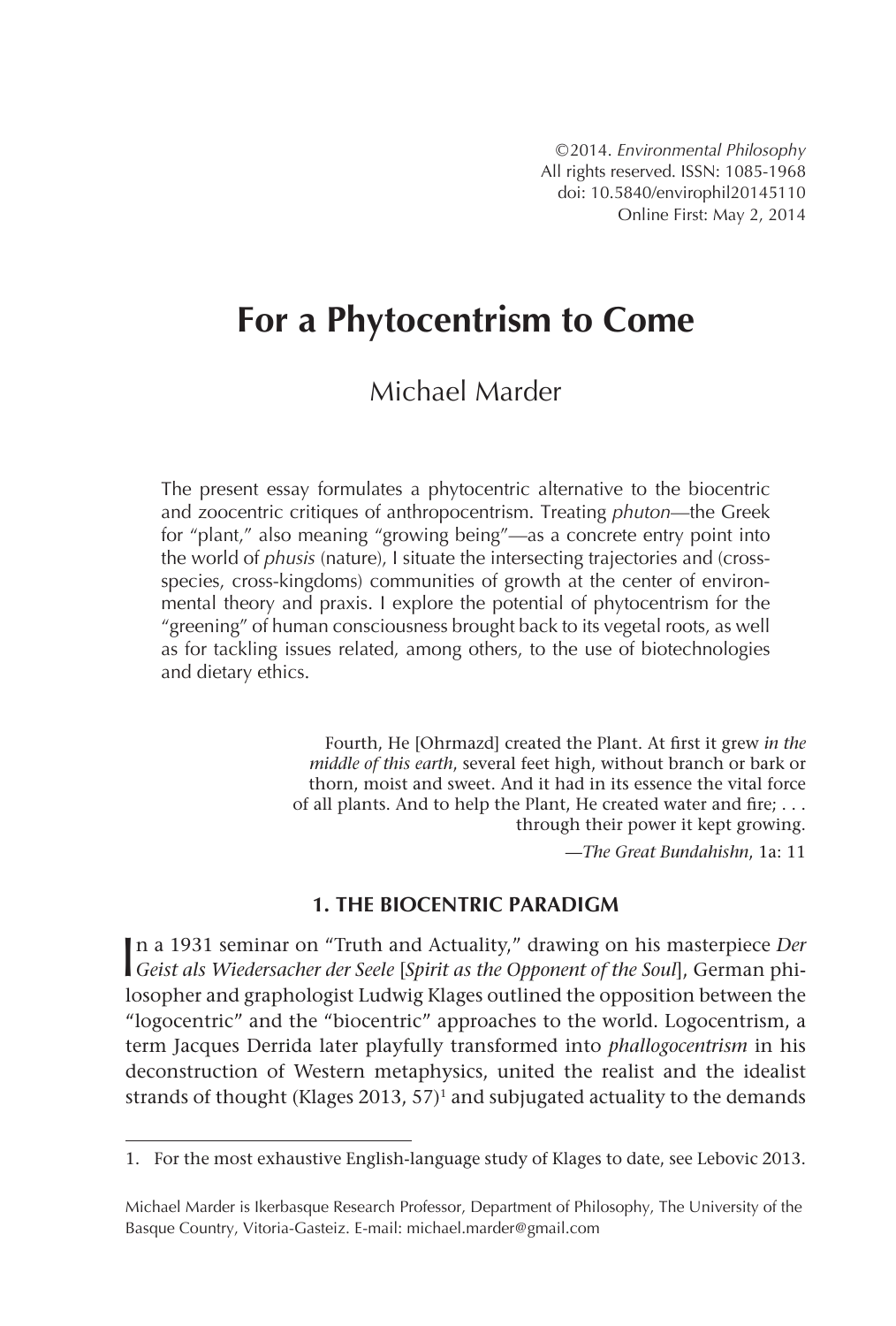of representation. Along with *logos*, this destructive attitude relied upon the notions of "will, deed . . . , mind, 'idea', 'God', 'supreme being', the pure subject, the absolute ego, and spirit" (49). And so, already in Klages, logocentrism was synonymous with the entire environmentally blind metaphysical tradition, to which the above keywords belonged and which postulated a power "de-souling the body and disembodying the soul" existing "outside the spatio-temporal universe."2 An alternative biocentric worldview was ensconced in *Lebensphilosophie*'s resistance to speculative metaphysics, the resistance that Martin Heidegger famously mocked as the product of a vitalist and biologist misreading of Nietzsche (Heidegger 1979, 23).3

Today, biocentrism is no longer "the exotic bloom of *Lebensphilosophie*" Heidegger made it out to be in his piecemeal critique of Klages (Heidegger 1979, 242). At the price of its anti-metaphysical provenance, it has lent its name to an ecological program, popularized largely thanks to the deep ecologist Arne Naess. "In the biocentric movement," Naess writes, "we are biocentric or ecocentric. For us it is the ecosphere, the whole planet, Gaia, that is the basic unit, and every living being has an intrinsic value" (Naess 2005, 18). Biocentrism loses not only its historical but also its semantic specificity: *bios*, life, is now used interchangeably with *oikos*, house or dwelling, such that both Greek concepts are presumably situated at the center of two completely overlapping circles.<sup>4</sup> There is nothing uncanny left in life, so long as we equalize living beings by recognizing, at least in principle (Sterba 1998), their mutually commensurate "intrinsic values." Deep ecologists finally find themselves at home in life, mapped onto a homogeneous and non-striated axiological grid, permitting the soulless spirit of objectivity to slip into our thinking through the backdoor. Biocentric equality faithfully replicates the ideally equalizable—because quantified—relations among beings in the modern scientific paradigm. Most recently, the same leveling effects have been reintroduced into theoretical philosophy, notably by Graham Harman's "object-oriented ontology," where all relations exist on the same footing (Harman 2005, 75). It

<sup>2.</sup> "The Invader. The history of mankind shows that there occurs within man—and only within him—a war to the knife between the power of all-embracing love and a power from outside the spatio-temporal universe; this power severs the poles of life and destroys their unity by 'de-souling' the body and disembodying the soul: this power is spirit (*logos*, *pneuma*, *nous*)" (Klages 1965–1992, 390).

<sup>3.</sup> For more on Heidegger's critique of Klages, refer to Bernasconi 2000 and Krell 1992.

<sup>4.</sup> "I use the term life in a broad sense common in everyday speech, and may therefore speak of landscapes and larger systems of the ecosphere as 'living'—ultimately speaking of the life of the planet. The biospheric point of view . . . is not a narrower point of view than the ecospheric because *bios* is used in a broad sense" (Naess 2005, 618n4).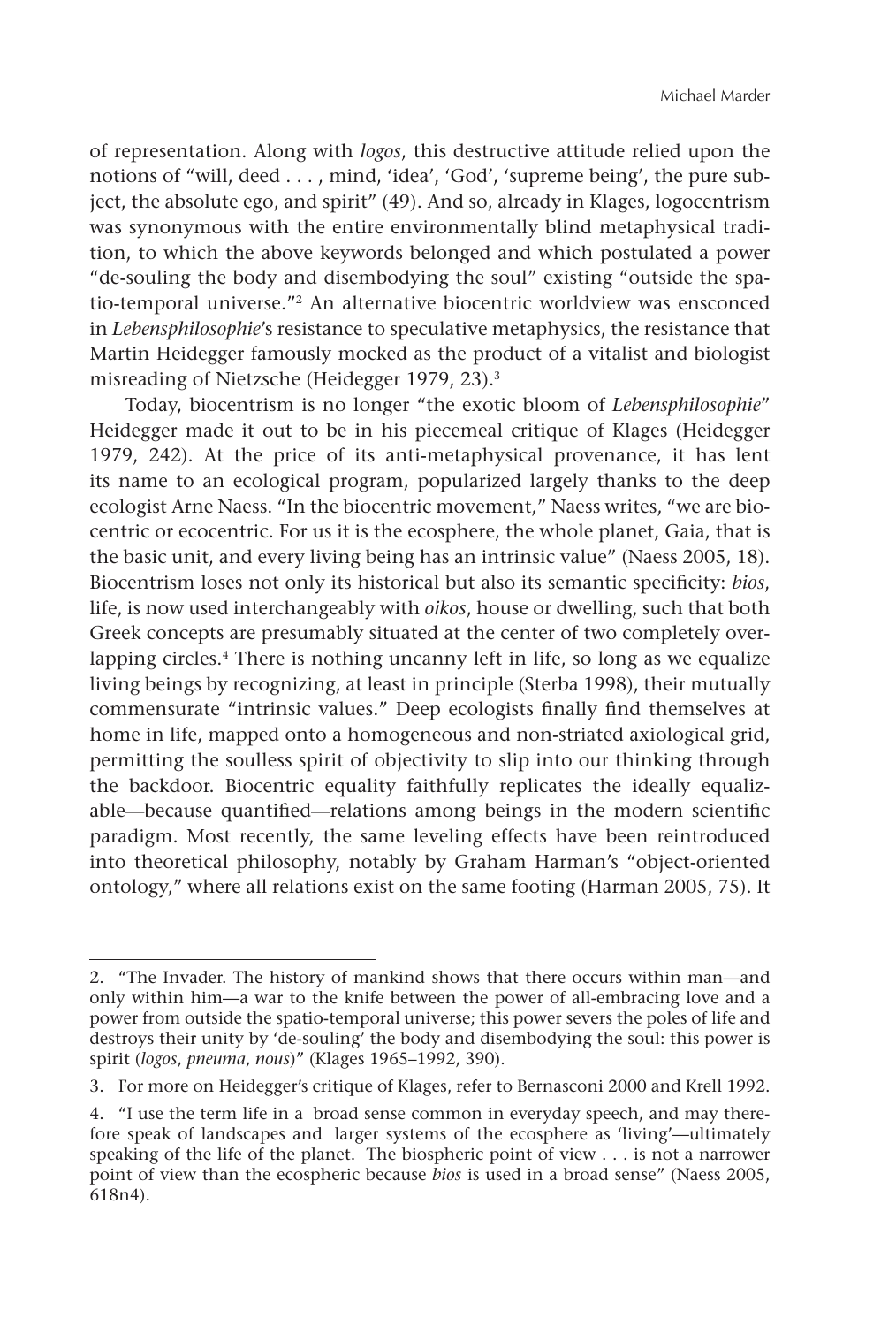is not by chance that this latter philosophical movement heralds metaphysical revival for the twenty-first century!

What eludes deep ecologists and object-oriented ontologists alike is the affirmation of difference without resorting to its hierarchical arrangement on the scales of value and being. Within the logocentric scheme, differences in the world here-below are relative to the one extra-temporal source of their meaning. Regardless of the distinctions among them, all particular beings are equally insignificant in the face of "the supreme being," for example. Deep ecologists achieve axiological parity by simply supplanting life, "the ecosphere, the whole planet, Gaia," or whatever the case may be for the metaphysical avatars of old. Object-oriented ontologists do so in a still less original way, by reanimating the notion of objects as independent substances that precede relations and are therefore uniformly "withdrawn" (Bryant 2011, 26). On the side of the subject, who is now the maker of species-neutral ethical judgments or the *par inter pares* in the universe of objects, the only plausible attitude value equality may elicit is one of nihilistic indifference. While Paul Taylor contends that "the biocentric attitude underlies, supports, and makes intelligible the attitude of respect for nature," (Taylor 2011, 167) such respect remains, at best, abstract. The singularity of its recipients is all but lost, as their qualitatively distinct forms of life evaporate into the ideality of nature, the ecosphere, or, indeed, *bios*. In its current shape, biocentrism recreates the very metaphysical totalities that have been responsible for the degradation, devaluation, and instrumentalization of the environment.

#### **2. THE ZOOCENTRIC PARADIGM**

If the shift from the human to the amorphous category of life construed as the new ontological and ethical center is fraught, then would emphasizing actual non-human living beings solve the conundrums of a resuscitated metaphysics? Or, is the project of re-centering *proper* to blame?

For Klages, biocentrism was an alluring antidote to the logocentric bias, with its subjection of life to the demands of immaterial spirit. But what if logocentrism were only a fraction of the traditional conception of the human, itself internally de-centered, misaligned, or spread along the theological, philosophical, and scientific axes? We might infer this de-centering from the work of Max Scheler, who, in *The Human Place in the Cosmos*, lists the three sources nourishing our idea of "human being," *der Mensch*: 1) "the thought of the Jewish-Christian tradition about Adam and Eve, and of creation"; 2) the ancient Greek imputation of "*logos*, *phronesis*, *ratio*, *mens*—'logos' meaning here the possession of speech as well as the ability to grasp the 'what' of each and every entity"; and 3) the modern evolutionary and genetic perspective, in keeping with which the human "distinguishes himself only by degrees of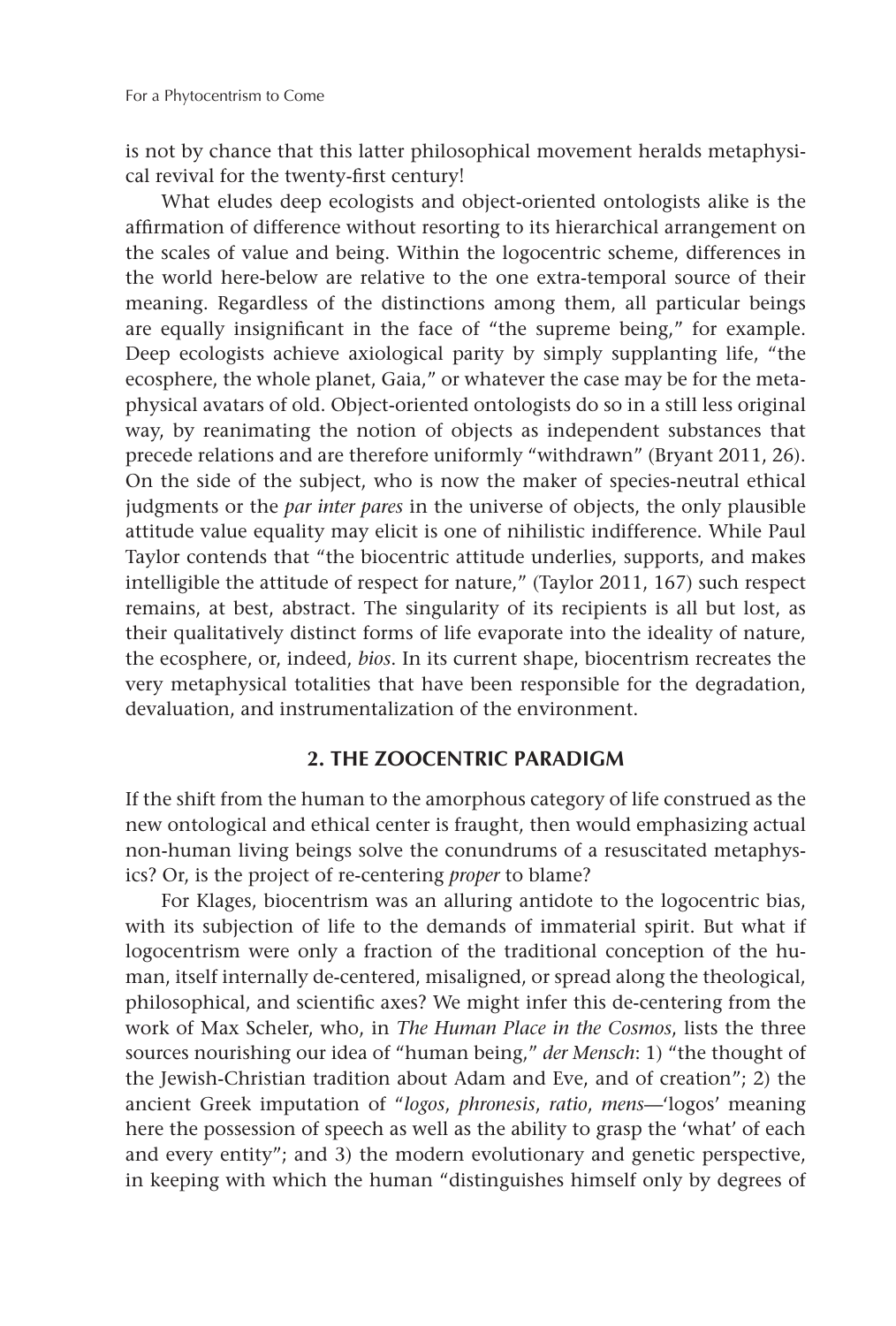complexity of the energies and abilities that he has inherited from ancestors in the animal world" (5). That is to say, logocentrism is not equivalent to anthropocentrism because *logos* belongs exclusively to the second association with *anthropos*. Where there are three centers, there is none, which is why, taken on its own terms, anthropo*centrism* is already a fiction.

Still, the dividing lines between the second and the third senses of *der Mensch* in Scheler are more porous than they appear. Since Aristotle, *logos*  has been at the core of *our animality*, which in Book I of *The Politics* doubly overwrites the human: "And why man is a political animal [*zōon politikon*] in a greater measure than any bee or any gregarious animal is clear. For nature, as we declare, does nothing without purpose; and man alone of the animals possesses speech [*zōon logon echon*]" (I, 1253a). The plurivocity of the Greek *logos*—which can signify, among other things, voice, speech, and reason—accommodates both the philosophical and the scientific poles of anthropocentrism. Despite its sheer materiality, voice nonetheless "pertains to the very generation of meaning" (Cavarero 2005, 182). To some extent, it works to re-center humans by simultaneously acknowledging and rejecting (technically speaking, disavowing) their animality.

However ambiguous the foundational role of *zōon* in the classical definition of the human, it indicates that anthropocentrism has traditionally relied on a heavy dose of zoocentrism for its self-enunciation. Although, from a metaphysical point of view, language, in line with the other senses of *logos*, is not merely superadded to our animality (Calarco 2008, 50), it requires the substratum of animal life, *zōe*, which appropriates it in and for the human. (It is the animal in us that "possesses speech.") The ongoing activity and the task of such appropriation might as well constitute the humanity of the human, spirited away, *ab initio*, by the animal. Metaphysical anthropology is, in effect, a kind of *zoo-logy*, articulating animal life and language in us.

In ethical theories, practices, and discourses, zoocentrism similarly shores up anthropocentrism, and vice versa. Understood as "the animal-centered, especially vertebrate-centered philosophy" (Vilkka 1997, 37), zoocentrism is preoccupied with animal welfare and protection, animal rights, and, at the extreme, advocates "abolitionism," a moral stance that sees any "uses of animals as a fundamental violation of their right not to be property" (Steiner 2009, xi). A more drastic separation of the human from the rest of the animal world is hardly imaginable, and yet the abolitionist stance insists on sentience as the moral baseline for decisions on whether or not a given animal has its proper interests and the corresponding "right not to be property."<sup>5</sup> The point of zoocentrism—not the least in its abolitionist variation—is to show

<sup>5.</sup> "My definition of sentience as the consciousness of pain would distinguish sentient beings from beings that have nothing more than nociceptive neural reactions in whom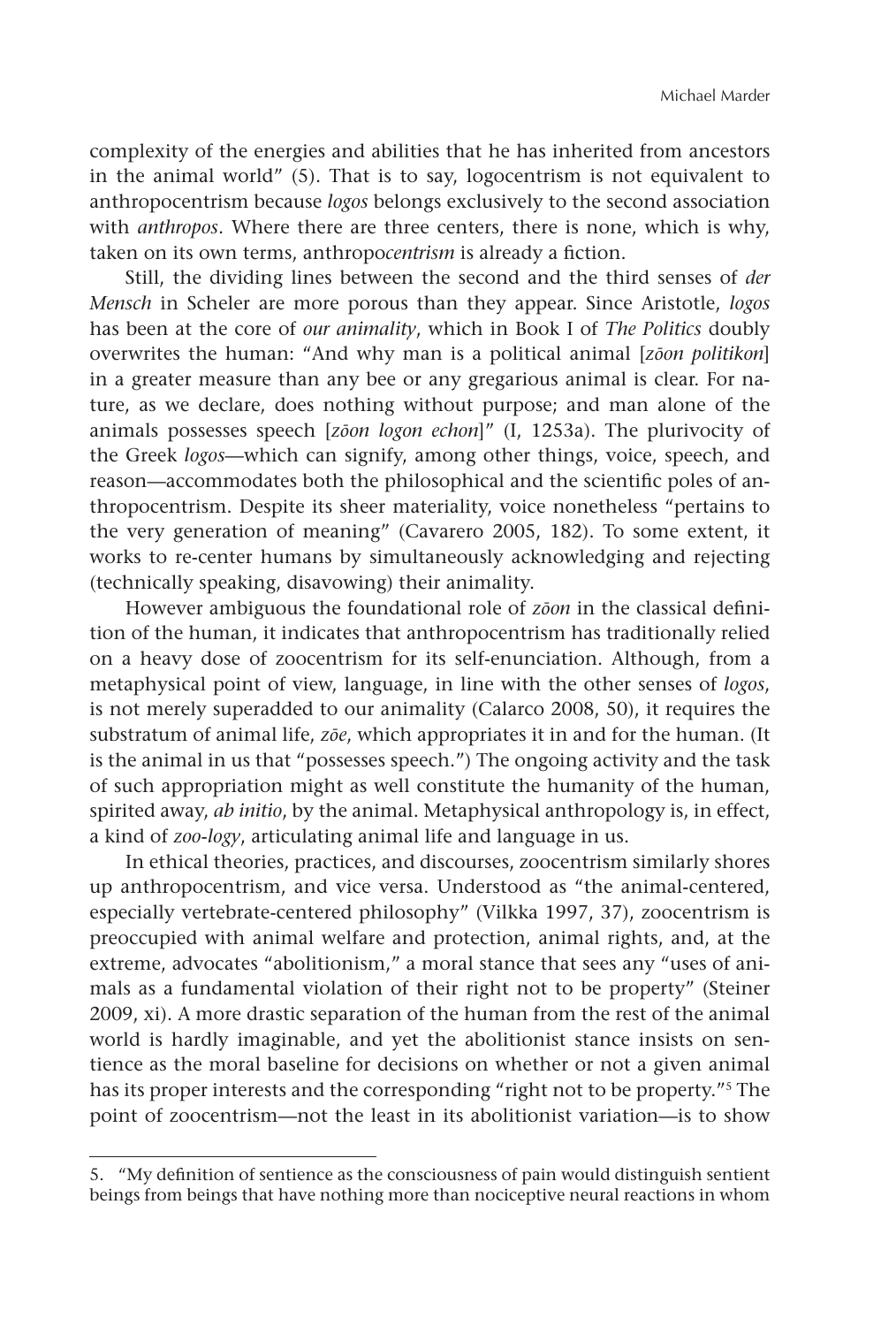how sentient animals are similar to humans, in order to warrant the protection of the former. The *bios* of biocentrism was domesticated by virtue of its identification with ecocentrism; the *zōe* of zoocentrism is rendered familiar thanks to its reduction to the vitality of "higher animals," i.e., vertebrates with a well-developed nervous system. These animals, like us, feel pain and suffer, are easily individuated, and have a familiar perceptual apparatus. The circle of *logos*, whose circumference used to demarcate the boundaries between a life that was killable and one that wasn't (Haraway 2007, 80), dilates so as to shelter sentient creatures conscious of pain. Nevertheless, humans retain their status of a moral and ontological yardstick, even if they empathize with the pain of a calf about to be slaughtered in an abattoir. Zoocentrism continues to revolve around the human, orbiting this figure in more or less distant ellipses.

#### **3. THE PHYTOCENTRIC PARADIGM, OR IS THERE A THIRD WAY?**

As we have seen, biocentrism embraced life in its generality as the object of moral concern at the expense of the singular existences of plants, humans, animals, rivers, and mountains. Zoocentrism corrected this oversight, to the extent that it redirected its attention toward animals—and a highly specific cross-section of the animal kingdom at that. It has, however, lapsed into an ethical myopia when it came to our relation to nonsentient forms of life, not to mention the uncritical projection of human values onto a non-human world. Forced to pick between biocentrism and zoocentrism, we are, at bottom, facing the old choice between two ancient Greek concepts of life: *bios* on the one hand, *zōe* on the other. But the Greek conceptualization of life is itself culpable in a denial of vitality to certain living beings, such as plants. In *De Anima*, for instance, Aristotle deduces the phenomenon of vegetal life in a kind of *via negativa*, by diagnosing what remains of life after the subtraction of its patently animal manifestations of locomotion and perception: "[P]lants seem to live," he writes, "without sharing [*metekhonta*] in locomotion or in perception" (410b, 23–24). The life of plants is thus a matter of appearance, for they only *seem to live* in the absence of the signature features of animal vitality. As Ronald Polansky appositely states in his commentary on this book of Aristotle, "that plants live still needs an argument" (2010, 174).

It is as though the life of plants slips between the cracks of *bios* and *zōe* when it is considered, at best, to be the deficient modality of animal existence. As a result of this vast green blind spot, there is yet to be a serious attempt at de-centering *anthropos* with reference to vegetal vitality and the capacities of

tissue damage may cause reflex actions but where there is no perception that it is the 'self' who is in pain" (Francione 2000, 190).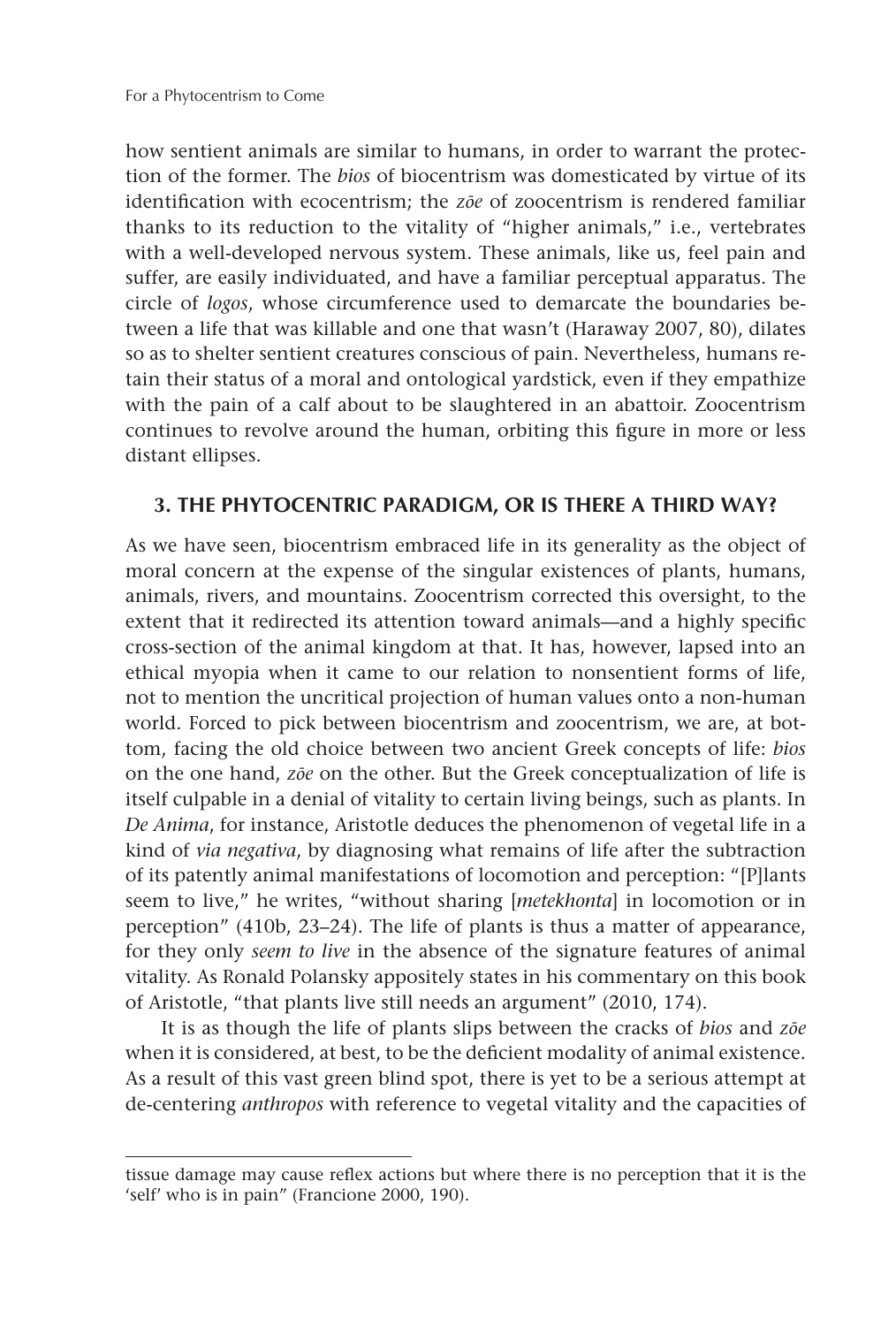plants, or *phuta*. I have tentatively called such an attempt *phytocentrism*, to which the present essay contributes nothing more than a set of prolegomena.

Environmentally friendly ways of acting and thinking are often dubbed "green," despite the fact that they do not question the human treatment of plants. Symptomatically, *The Cambridge Introduction to Literature and the Environment* contains just two citations of "plantations" in its subject index, as opposed to countless subcategories allocated to the entry "animals, non-human" (Clark 2011, 244, 252). A major section of Greg Garrard's *Ecocriticism*  is devoted to animals (2011, 148–80), while there is no corresponding part of the book dedicated to plants. The neglect of vegetal life is especially detrimental to environmental thought because plants are perfectly suited for the function of mediators between the organic and the inorganic realms, between particularity and generality, between a singular form of life and vitality as such, and, perhaps, between the creaturely *zōe* and the collective or political *bios*. In what follows, I lay out the philosophical infrastructure for phytocentrism and discuss its key elements.

What (or who) is situated at the center of phytocentrism? And does the center still hold when it is occupied by *phuton*? The answer to the first question seems plain: a plant. But it is precisely this illusion of obviousness that needs to be dispelled. Returning to Aristotle's *De Anima*, we discover a conceptual knot, where plants are entangled with growth and with nature as a whole. The common Greek word for plant, *phuton*, is etymologically linked to nature, *phusis*. Aristotle, in turn, intensifies this connection when he includes both plants and animals under the umbrella of *ta phuomena*, growing things. Putting the matter of vegetal life positively, he now argues that "all things that grow [*ta phuomena panta*]" are alive because they are capable of growing and decaying by themselves (413a, 24–26). Insofar as they too have these capacities, animals and humans are also growing things—hence the qualification *panta*, all. To concentrate our attention on plants is, by the same token, to disperse it to all other living beings. The most doubtful kind of life turns out to be the most universal.

The ineluctable vacillation between the particularity and the generality of growing things is, for me, the cornerstone of phytocentrism. *Ta phuomena* can denote plants or anything that grows: thanks to this indeterminacy, we neither limit our concern to one type of creatures, as it happens in zoocentrism, nor reflect on the biosphere or the environment in the abstract, copying the model of biocentrism. Since animals clearly possess certain capacities plants do not have, animal life will not play the *legitimate* role of a synecdoche, where a part stands in for the whole. Admittedly, animals are often assumed to be the rightful representatives of life as such. But this synecdochic substitution is illegitimate, in that it excludes non-animal living beings, notably plants. Only growing beings are in a position to represent all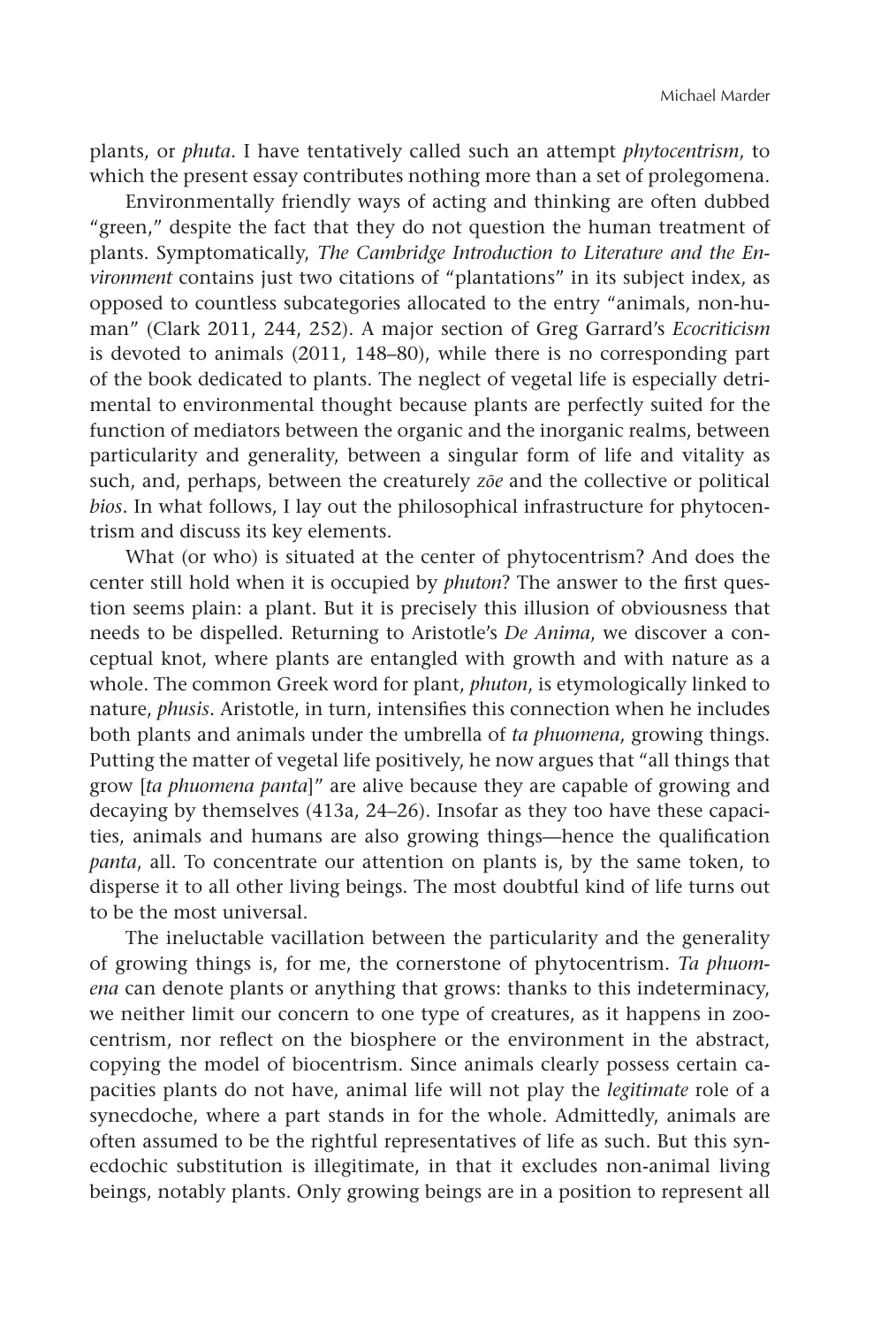other creatures that, in addition to their respective modes of vitality, share vegetal life (Marder 2013).

So encompassing is the synecdoche of growth that it extends beyond actual living beings to nature as a whole. Polansky clarifies that *ta phuomena* is derived from the verb *phuo* (to grow), "which links with nature (*phusis*) and the usual word for plant (*phuton*)" (2010, 175). Phytocentrism is, inherently, a phuo-centrism and a physio-centrism—an orientation, through plants, toward growth and toward nature as a whole, conceived as the throng of creaturely growth. (Such an orientation, by the way, is not exclusive to organic beings alone, as mineral structures—and especially the ores—have been often conceived as gestating, embryo-like, within the maternal bodies of mountains.<sup>6</sup>) On Heidegger's interpretation of this crucial term, *phusis* refers to "that which arises" (2001, 98–99), reminiscent of vegetal germination; it betokens "the event of standing forth, arising from the concealed" (2000, 16), alluding to a plant growing from its roots hidden in the earth; and it encompasses all of being as "what flourishes on its own, in no way compelled" (1979, 81). No one can grasp *phusis* directly without losing it in the abstractions of "nature," "the biosphere," or "the ecosphere." A more oblique phytocentric approach skirts this problem, seeing that its protagonists—growing beings: the most faithful practitioners of the activity proper to *phusis*—are the singular images of the universal, the determinate-indeterminate points of entry into a world, which is overwhelmingly wider than that of plants.

Phytocentrism does not reconstitute a more authentic center of existence; to the contrary, it names the immanent implosion of this center, without being seduced by the fantasy of a purely fragmentary nature of existence. After all, the most rigid centralization happens when we least expect it, that is, when the center seems completely absent in the midst of the discontinuity of experience or life itself. Now, an immanent critique of a centralized totality is conceivable in light of the confusion that reigns between the totality's core and its periphery, between what is presumably the most essential and the accidental. In the case of plants, such confusion reaches the highest pitch thanks to the synecdoche between a single natural entity—a plant—and all of nature. And the chief effect of placing this natural entity at the center of life is life's ongoing and intrinsic de-centering.

Why is the substitution of a part for the whole, of a growing being for the ensemble of natural growth, so efficacious in the case of plants?—Because in the plant itself the relation between the parts and the whole is indeterminate. To appreciate the synecdochic logic of vegetal life, we must turn to the texts of Aristotle's illustrious student, Theophrastus.

<sup>6.</sup> Cf. Eliade 1978, 43ff.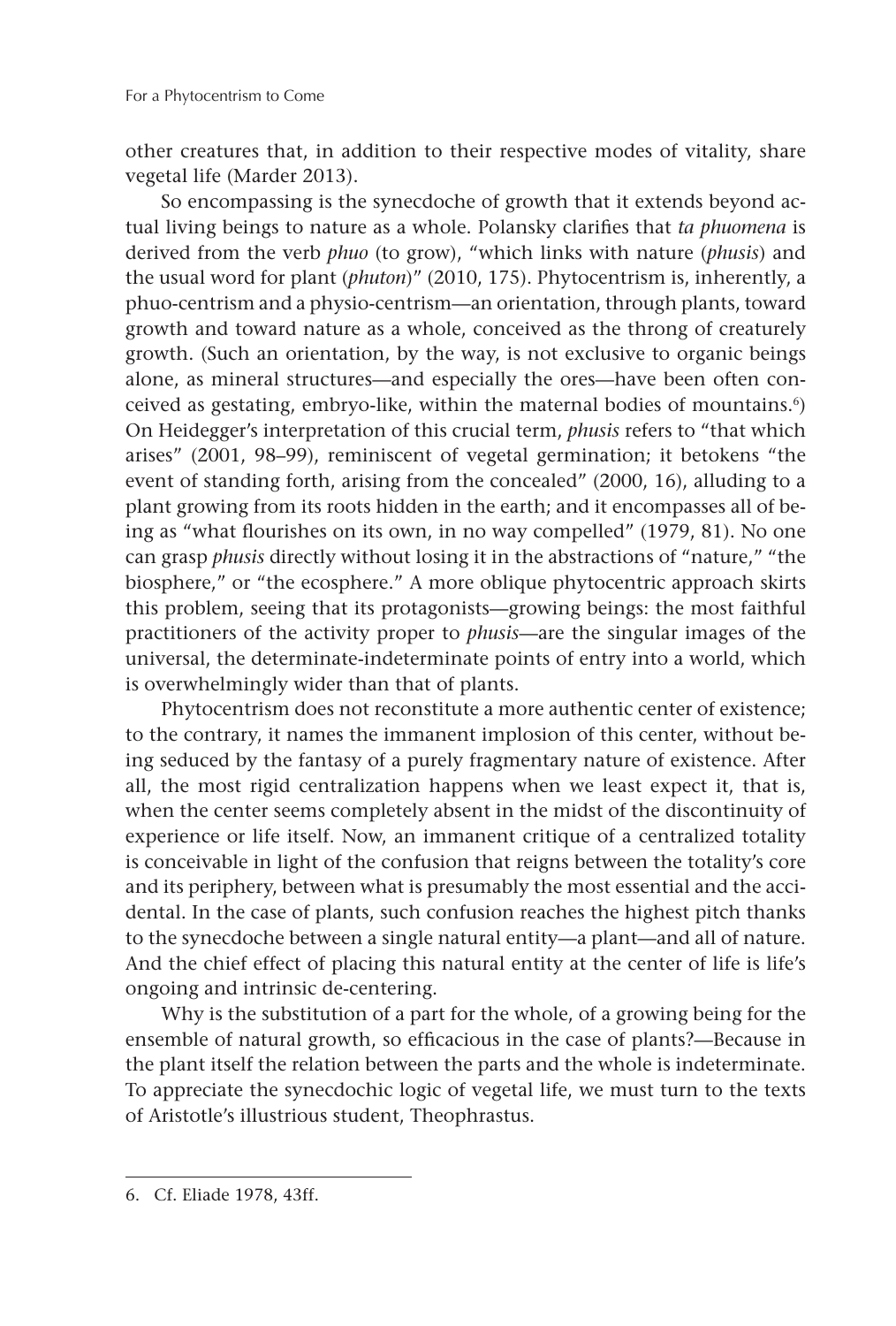Besides describing, comparing, and classifying plants in a scientific investigation of unprecedented breadth (Pavord 2005, 41), the nine books that comprise Theophrastus's *Peri phuton historias* (*Enquiry into Plants*) contain invaluable, albeit little explored, philosophical insights on the permutations of the concept of "part," *meros*, in light of vegetal morphology. Theophrastus opens his enquiry by outlining the aporiae (translated by Arthur Hort as "difficulties") making it impossible to establish with any degree of certainty what essentially belongs to a plant, and what doesn't (I.i.1-2). Compared to an animal, the number of plant parts is "indeterminate [*aoristos*] and constantly changing" (I.i.2), "for a plant has the power of growth in all its parts, inasmuch as it has life in all its parts [*pantaché zōon*]" (I.i.4). Full of life, the parts of plants can become independent growing beings, upon their severance from the loose assemblage wherein they grow together. In other words, the exuberance of their life is such that, at any moment, they can constitute a new whole.

According to Aristotle, it is futile to imagine anything so excessive vis-àvis all limits as a plant (*Physics* 187b), a judgment with which Theophrastus concurs: "In fact your plant is a thing various [*poikilon*: multicolored, as in a tapestry] and manifold, and so it is difficult to describe in general terms: in proof whereof we have the fact that we cannot here seize on any universal character which is common to all" (I.i.10). But, rather than being disheartened by the lack of a general definition, Theophrastus turns it into a guiding thread of his enquiry, exceptionally attuned to the singularity of each plant species. Just as, in any given plant, the number of parts is indeterminate and multiple, so "plant" as a concept is an astronomical sum of differences (*diaphora*).

The absence of vegetal universality throws a challenge to metaphysical philosophy, both modern and ancient, bent on setting knowledge and existence within exact epistemic and ontological limits. In contrast to his teacher's endeavor, Theophrastus suggests that we make our definitions not precise but typical, recognizing the "shared nature," *phuseōs koinon*, of trees, shrubs, under-shrubs, and herbs (I.iii.5–I.iii.6). We are yet to hear those reverberations of "shared nature" that would not invalidate the differences of plants but would merely outline similar trajectories of their growth (traced back to the verb *phuo*, *phuseōs koinon* can spell out "growing in common" or "growing together"). In the history of Western botany, Theophrastus's methodological directives have been received as sanctioning nominalism and systems of classification highlighting family resemblances among plants. Plant types have been determined based on the shape of a leaf, or, for instance, based on their modes of reproduction. But, whatever the criterion, the plants themselves and their *diaphora* have become secondary to the system, meant to account for the diversity of species on the grounds of a unitary—and quite arbitrary, as Jean-Jacques Rousseau complained (Cook 2012)—principle.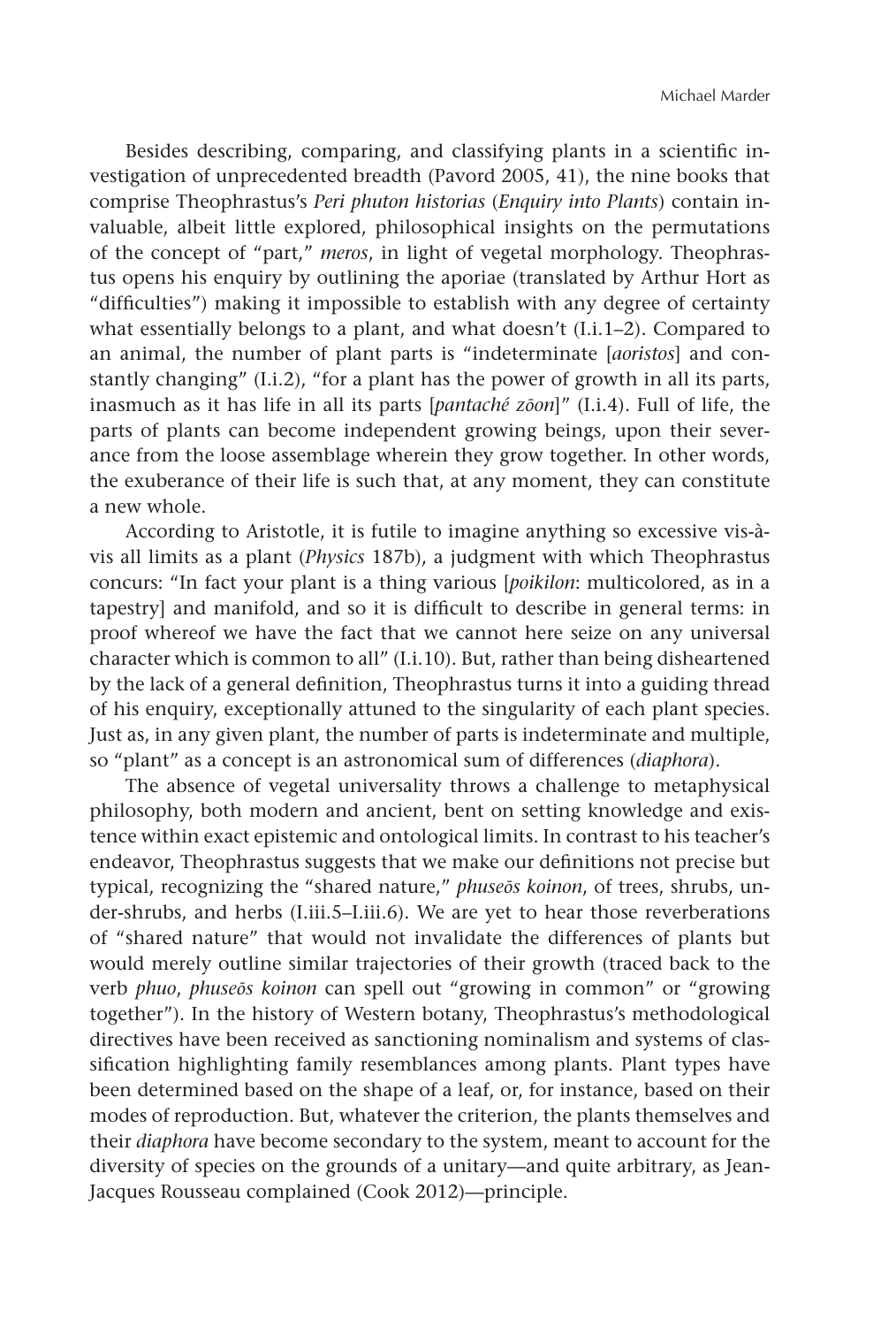Perhaps, what I call "similar trajectories of growth" or "growing in common" catches sight of another semantic stratum of the text enunciated in a language that bound together plant, growth, and nature. Growth is the practical and conceptual hinge between the other two terms in the equation; it is the shared activity of plants, animals, and humans, as well as a marker of the plants' differential, multiple, variegated type of being. After all, *phuta*, and even more so *ta phuomena*, are ample enough to involve the subjects of otherthan-vegetal lives in the category of "growing beings." Theophrastus reaffirms that "the kind of plants [*ton phuton genos*] is manifold" (I.ii.3), so much so, we might add, that it includes in its loose assemblage other growing beings that are not, strictly speaking, plants. The contemporary scientific designation for such communities of growth, welcoming various biological species or kingdoms, is "co-evolution." Suffice it to mention here the example of male pollinators (e.g., wasps) that have co-evolved with certain flowers, such as the orchids, especially adapted to them, to the point of mimicking a receptive female. In communities that grow together across species boundaries, the indeterminacy characteristic of the relation between plant parts and wholes applies to the interactions among plants and to plant-animal communication. In the broadest sense, *phuseōs koinon* is the philosophical groundwork for the biochemical and microbiological study of "plant signaling and behavior."

Capitalizing on the indeterminacy of vegetal life, phytocentrists bear in mind the whole biosphere by initially concentrating on its part, namely the flora. Analogous to growth, which articulates nature as a whole and plants, phytocentrism is the jointure of the singular and the universal, animated by the desire to promote vegetal, cross-species, and cross-kingdoms communities, to let them thrive on their own accord, and to affirm life throbbing in the shared trajectories of plant, animal, and human flourishing. The communities of growth at the center of phytocentrism (and any given plant is already such a community) combine the shared aspects of *bios* with the creaturely elements of *zōe*. They do not form a "network"—the preferred metaphor of biocentric interconnectedness, which flashes before our eyes an impoverished image of *phusis* apt for the Information Age. Nor do they lay claim to rights and interests—the default discourse of zoocentric activism, suitable for a Liberal mindset, which empathetically identifies with highly individualized living beings. Instead, our focus on the communities of growth should trigger a certain "greening of consciousness," brought back to its vegetal roots.

#### **4. THE GREENING OF CONSCIOUSNESS**

In a fight against the nefarious legacy of anthropocentrism, the advantage of phytocentrism over the alternatives is in how it interferes with the allabsorbing projection of the *anthropos* onto the horizons of the world. The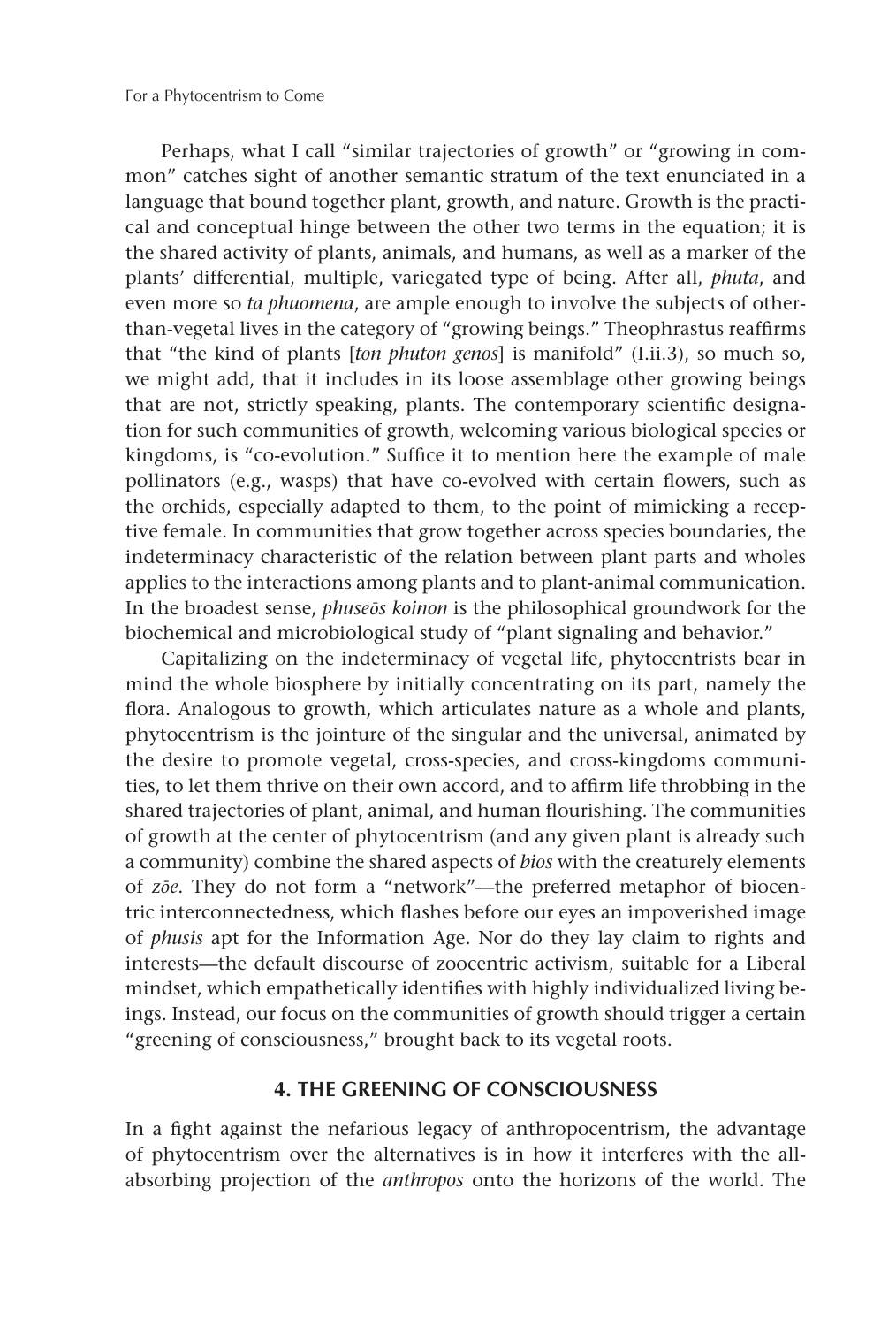insidiousness of anthropocentrism is due not so much to its conflation of human exceptionalism and human superiority (Boddice 2011, 7) as to the inflation of the human as the measure and standard for other forms of existence. Can we ever rid ourselves of this deep anthropocentric bias? After all, we perceive and reflect upon our surroundings from the zero-point of our sentient bodies, literally situated at the center of each individual world we both inhabit and construct. In lectures on nature, Maurice Merleau-Ponty crisply expresses this idea within the context of his phenomenology of the body: "the idea of a *Rechtgrund* is established in us, from which all knowledge will be formed. I could then displace the norms, but the idea of norm has been founded by my body. The Absolute in the relative is what my body brings to me" (2003, 75). Our living bodies themselves, of course, are far from being entirely human; aside from the vegetal capacity for growth that permeates them, they are home to hundreds of microbial cultures, cross-species genetic material, and so forth. We cannot help but anthropomorphize (and, in anthropomorphizing, normalize) even these aggregates we call "our bodies," however. And, from the contrived center of existence, we act to transfigure and to disfigure every single being we encounter into a wanting reflection of ourselves.

In the uphill battle against anthropocentrism, it is thus necessary (1) to allow for the cross-species and cross-kingdoms relativity of experiences, values, or norms, and (2) to produce an estranging effect, whereby humans would no longer be able to recognize deficient versions of themselves in other kinds of creatures. Phytocentrism responds to both of these desiderata by valorizing the perspective of the plants themselves (as well as the values binding together all "growing beings") and by short-circuiting the system of anthropocentric self-recognition. It carves out a niche between a biocentric dissolution of human difference in the environment and a zoocentric privileging of sentient existence, which does little by way of interfering with the dynamics of our recognition in the animal other. At the cognitive level, this carefully calibrated self-estrangement results in the "greening of consciousness."

While human bodies are the composites of human and non-human matter, our consciousness is not entirely our own either. With our brain, we get "three-for-the-price-of-one": a combination of reptilian, paleomammalian, and neomammalian complexes, the last of which is limited to the thinnest outer layer of the neocortex. As for consciousness, this catalogue does not do justice to a still more fundamental, "green," or vegetal stratum.

The list of precursors to a phytocentric paradigm of thought includes, among others, Plotinus, Avicenna, and more recently, Scheler and Hans Jonas. In the *Enneads*, Plotinus theorizes the mind immanent in life, the One dispersed into different forms of vitality in growth, sensation, and abstract thought: "the other lives are thoughts in a way, but one is a growth-thought [*phutiké noesis*], one a sense-thought, and one a soul-thought. How, then, are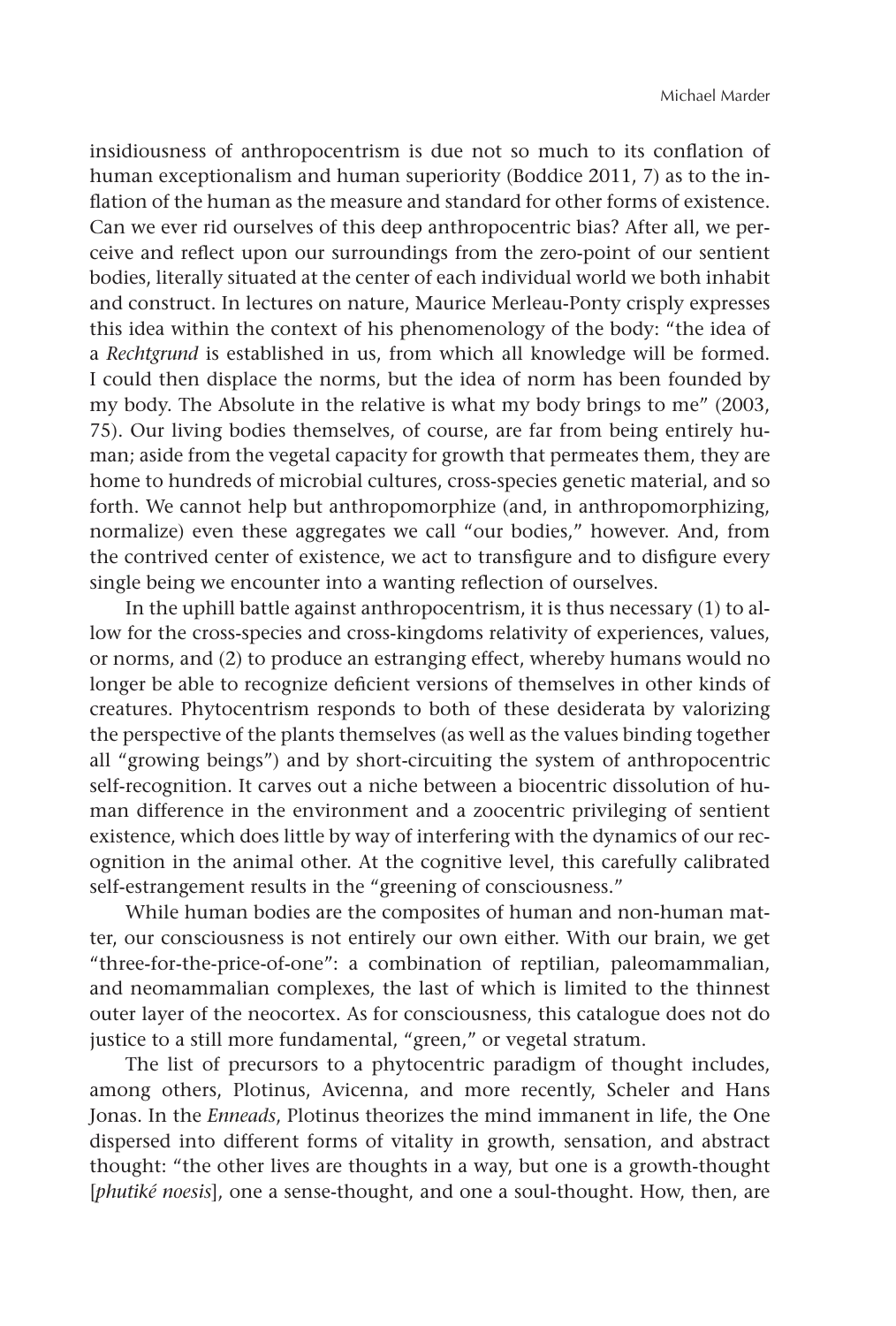they thoughts? Because they are rational principles [*logoi*]. And every life is a thought, but one is dimmer than another" (III.8.8, 10–20). Growth-thought names the thinking of plants, since *phuton*, as we know, signifies both "plant" and "growth." The Plotinian scope of respect for rational principles is therefore incomparably broader than that in Kantian philosophy: it spells out respect for the multifarious human and nonhuman forms of life that embody these principles.

Avicenna's contributions to the greening of consciousness are the corollaries of the vegetal faculties, which he finds in the spheres of human perception and thinking. In *The Canon*, he likens the "natural forces" organized by the nutritive faculty, alongside the augmentative and generative faculties, to mental processes. To wit, the force of attraction is equivalent to perception; retention is memory; transformative power belongs to cogitation; the force of expulsion corresponds to expression; the augmentative faculty is translatable into the acquisition of knowledge; and the generative faculty is tied to inventiveness and creativity (Avicenna 1973, 112). Well in advance of Spinoza's *Ethics*, physical processes and the tendencies of "the lowest" soul are interpreted as modes of thinking wholly under the sway of matter, unfiltered through the purifying machinations of (abstract) thought. By absorbing and retaining water and solar radiation, the plant "perceives" and "remembers" the liquid and sunlight; by growing, it acquires the "knowledge" of its environment, exploring the locale's most beneficial, resource-rich niches; by reproducing itself, it invents, each time anew, its genus. . . . And, vice versa, humans "think" by way of eating, drinking, and expelling the byproducts of nourishing substances, by growing and by having children, though more rarified types of thought are available to them, as well.

In the philosophy of Scheler, vegetal processes epitomize the "lowest level of the psychic world." The category, which Scheler deems appropriate to these processes, is *Drang*, or impulsion, "devoid of consciousness, sensation, and representation" (2009, 7). Specifically, the movements of growth toward light and away from other stimuli are "modes of impulsion," while "[w]hat are called 'drives' in animals appear in plants only as a *general impulsion toward growth and reproduction*" (2009, 8). The comparison of vegetal *Drang* and animal *Trieb* (drive), also made in the writings of Henri Bergson, is telling, because it is more than a comparison: there is a sense that the drives are the modification of the exterior impulsion and, moreover, that thoughts are further alterations of the drive that has been wholly or partly interiorized or unreleased. Although Scheler refuses to group vegetal psychic processes together with consciousness, his argument implies that the latter is rooted in this "dark" region of intentional life.

The practice of the "greening of consciousness," gleaned above, is both intellectual and ethical; it teases out the derivation of human identity from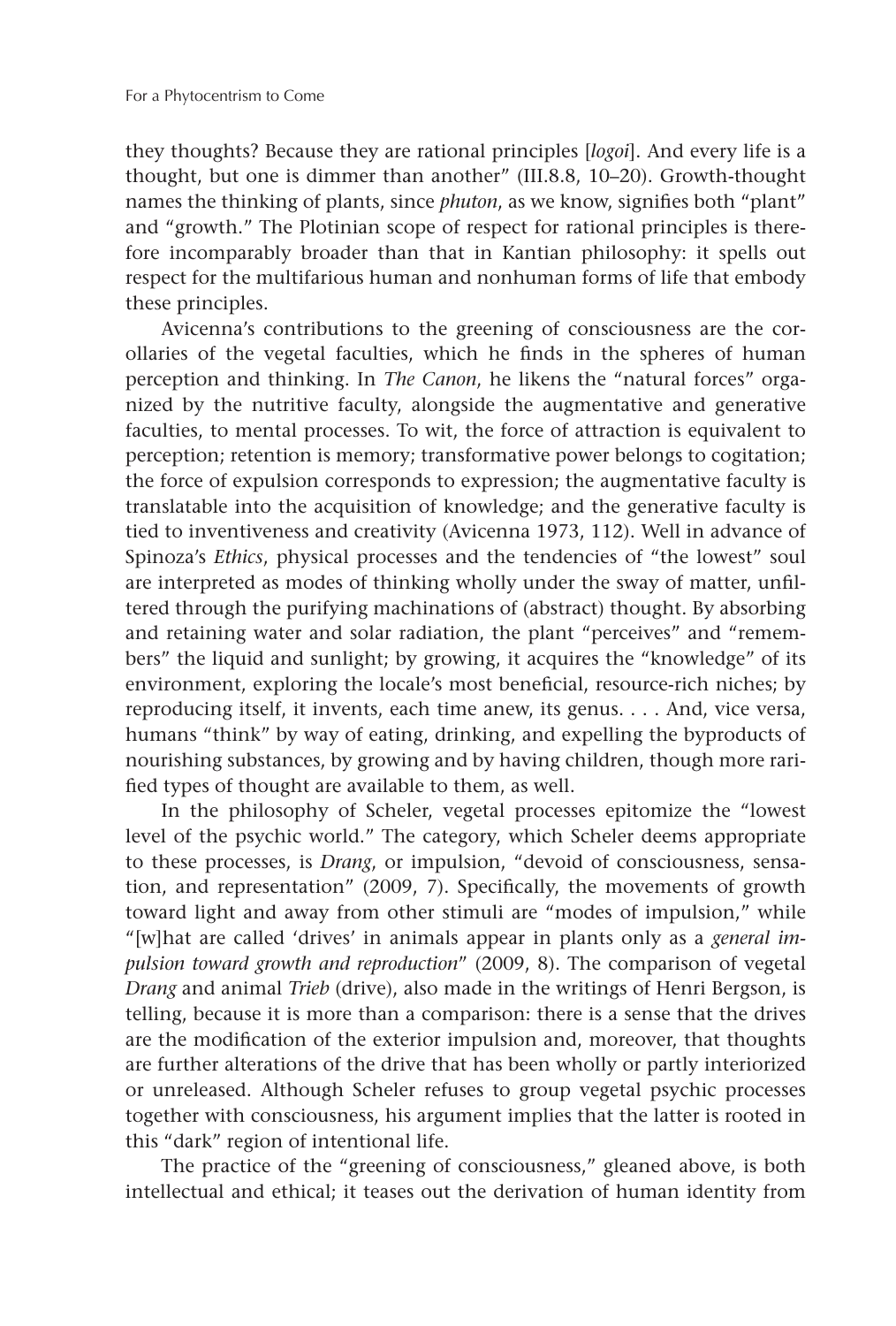a repressed phyto-logical source and, in doing so, urges us to acknowledge the invisible debt we owe to plant life. From a phytocentric standpoint, consciousness is not reducible to the powers of abstract representation but is coterminous with a material orientation of life to its goals that vary together with the temporalities and perspectives of the living. This is the case in Jonas's phenomenology of life, where the forward-looking, future-oriented trajectory of living is already evident at the cellular level of metabolism (Jonas 1966, 83ff).<sup>7</sup> The metabolic milieu is never a neutral field of chemical and mechanical reactions but one imbued with subjective significance. Admittedly, the crypto-phytocentrism of this phenomenology has its limitations: similar to Scheler, who did not grant the possibility of consciousness to plants, Jonas dismisses the thesis that plants have a world, preferring the composite "plantenvironment," which "consists of adjacent matter and impinging forces" (1966, 183). But despite this dismissal (and, again, like Scheler), he gestures toward a grounding of phenomenology, including that of time-consciousness, in the material conditions of life, notably in the nutritive faculty, which has been since Aristotle associated with plants. The greening of consciousness cannot proceed without a vegetalization of the phenomenological world.

## **5. TOWARD A PHYTOCENTRIC ETHICS**

Neither these prolegomena nor phytocentrism itself are in the business of churning up determinate principles for ethical action. The stability and originary status of a principle are foreign to the philosophy of "growing beings." But this is not to say that there can be no ethics informed by the precepts of phytocentrism. Such an ethics would promote flourishing communities of growth, cross-species and cross-kingdoms. It would problematize not so much the biotechnological interference with the genetic make-up of plants, animals, and, increasingly, humans, but the biotechnologies' politico-economic framing that puts them squarely in the service of capital. In effect, the growth of capital is inversely proportional to the flourishing fostered by phytocentrism. Genetically modified crops are often robbed of their ownmost reproductive capacity, deprived of plasticity in fighting diseases, and denied an organic interaction with insects; sterilized and rendered sterile, they are, first, the pure means for the self-reproduction of capital and, second, the materials for biofuel or ingredients in a diet that increasingly looks like a refueling of animal and human organismic machines. In response to these trends, phytocentrism does not, nostalgically and naïvely, romanticize the labor-intensive agriculture of old, but rather insists that the wellbeing of plant, animal, and human species is of one piece, inseparable from the *how* of their growth.

<sup>7.</sup> See also Thompson 2010, 152–57.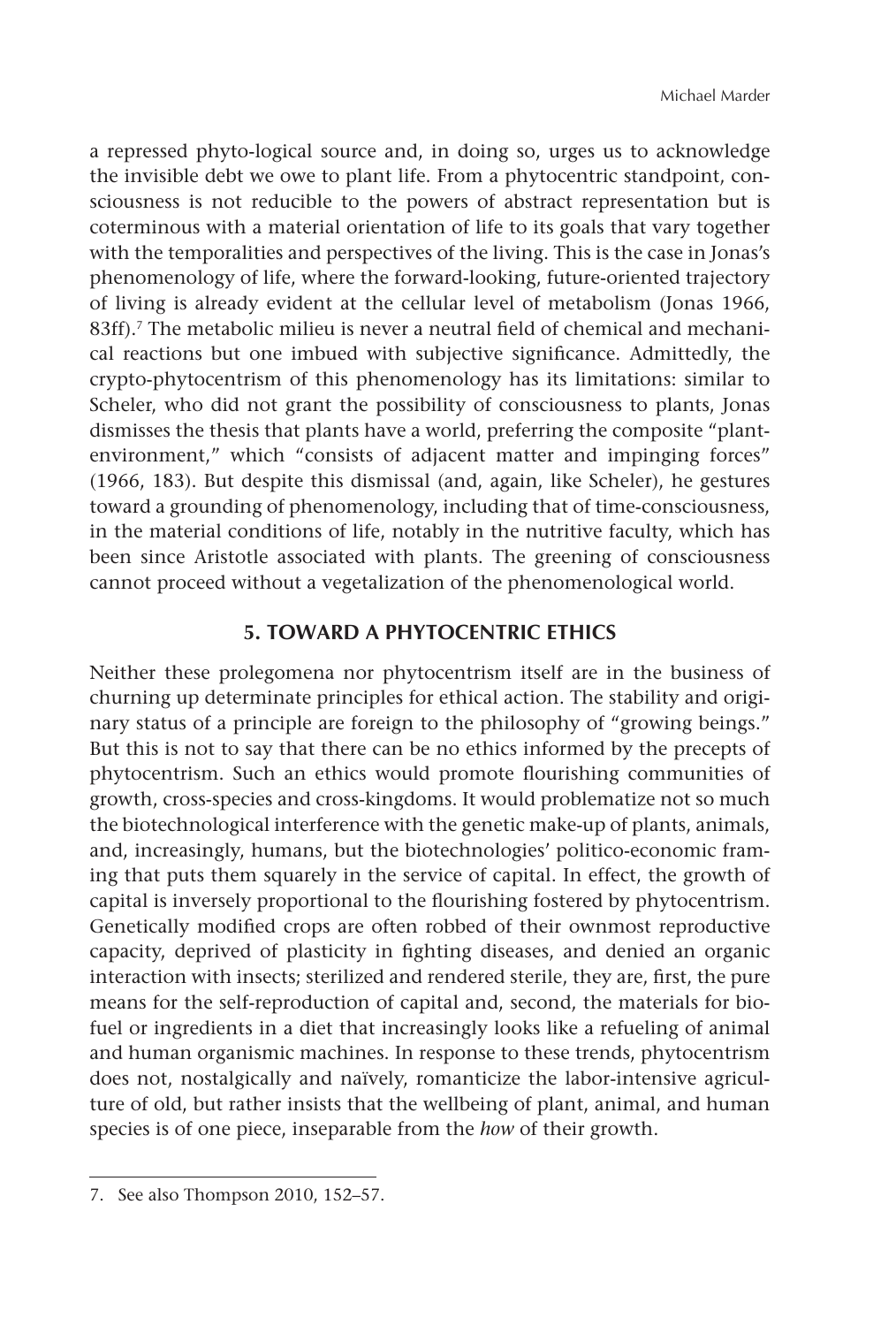A phytocentric dietary ethics would be inseparable from a more ethical agro-practice spurning the production and reproduction of vegetal life as a whole in the service of the reproduction of capital. Growth depends on metabolism—not only within plants, or within animal and human organisms, but also between species and biological kingdoms—and therefore on the active attribution of phenomenological significance to certain aspects of the lived environment. Labor is an example of such attribution or, as Marx once wrote, the metabolic exchange between humans and nature, their inorganic body. Phytocentrism is a trans-human, vegetally inflected, communism. More pertinently, plants are at the same time the objects of animal and human metabolic intentionality and intentional subjects in and of themselves. The dilemma that arises from this acknowledgment is parallel to the Kantian split between transcendental the empirical subjectivities. As autotelic growing beings, plants deserve to be respected; as unavoidable foodstuffs, they can be used for external purposes. A phytocentric dietary ethics will have to negotiate these polarities by ensuring that plants are not rendered completely instrumental for the satisfaction of our needs.

To the debates surrounding the ethics of human reproduction, phytocentrism contributes its unique approach to "life." Given the diffuse nature of the communities of growth, where boundaries between a part and the whole are blurred, the "right to life" does not have as its locus an individual (or pre-individual) entity, such as the fetus. A phytocentric ethics of abortion would worry about the ecology of psychic, family, and social life, against the backdrop of clashing or mutually reinforcing trajectories of growth that a pregnancy would, in each case, entail. A de-anthropomorphic image of the human body, endorsed in phytocentrism, would also come into play both in relation to the fetus and its host. Instead of one (if only potential) individual within another, what we have here is an assemblage of growing beings as a ground, on which, with reference to Merleau-Ponty, the idea of norm is to be founded.

What gives me reason to believe that phytocentrism would succeed there where the other de-centerings the human have failed? Lest we forget, the center of phytocentrism is internally de-centered, as it is occupied by *phuton*—a plant, a growing being, a miniature mirror of *phusis* itself. . . . In contrast to Blaise Pascal's Nature, it is a circle, whose center is nowhere and the circumference everywhere. The plant itself lacks a vital center, equivalent to the heart or the brain of an animal; although in our imaginary the root stands for something like the irreplaceable and essential origin of things, the truth of the matter is that it is not the sole source of vegetal life. Left in water, twigs detached from the mother plant can develop rootlets of their own, exhibiting incredible tenacity and plasticity. Echoing Theophrastus in the first half of the nineteenth century, French botanist Charles Brisseau-Mirbel observed that, in plants, "each cell is a distinct utricle, and it seems that a truly organic connection is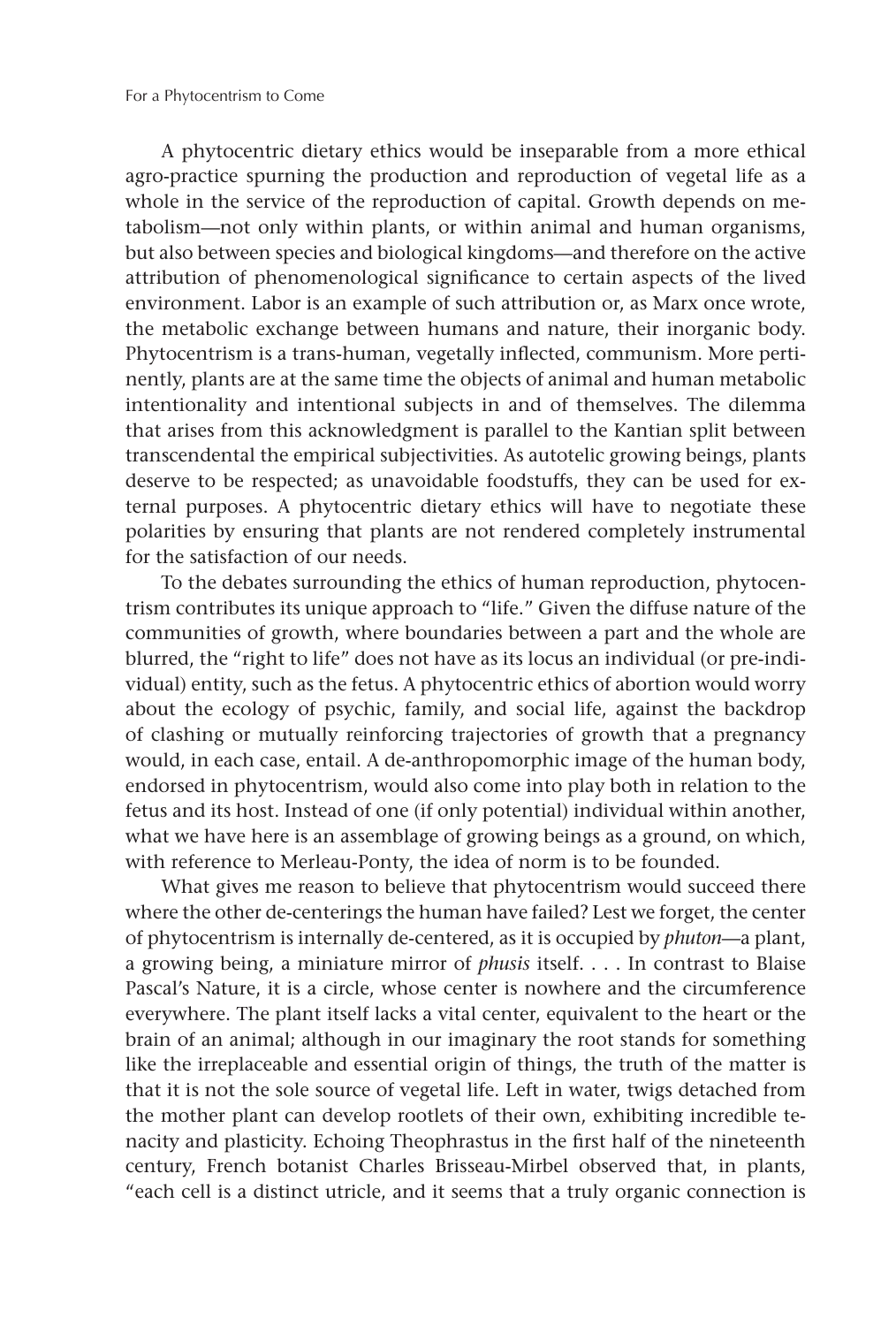never established between them. There are so many living individuals, each one enjoying the ability to increase, to multiply, to modify themselves within certain limits, working in common to the profit of the plant, whose constitutive materials they become; the plant is thus a collective being" (quoted in Canguilhem 2008, 41). The plant is immanently de-centered, and so are the philosophy and the ethics that put it in the limelight. A community of growth within wider communities of growth, it should provide us with a concrete model for political organization and cohabitation, thought and action. That is the promise of phytocentrism to come.

#### **REFERENCES**

- Aristotle. 1932. *Politics*. Trans. H. Rackham. Loeb Classical Library, Vol. 264. Cambridge, MA: Harvard University Press.
	- ————. 1957. *Physics*, *Books I–IV*. Loeb Classical Library, Vol. 228. Cambridge, MA: Harvard University Press.
	- ———. 1975. *On the Soul (De Anima), Parva Naturalia, On Breath.* Loeb Classical Library, Vol. 288, revised ed. Cambridge, MA: Harvard University Press. [Referred to as *De Anima*].
- Avicenna. 1973. *The Canon of Medicine.* Trans. Oskar Cameron Gruner. New York: AMS.
- Bernasconi, Robert. 2000. "Heidegger's Alleged Challenge to the Nazi Concepts of Race." In *Appropriating Heidegger*, ed. James Faulconer and Mark Wrathall, 50–67. Cambridge: Cambridge University Press.
- Boddice, Robert. 2011. "Introduction: The End of Anthropocentrism." In *Anthropocentrism: Humans, Animals, Environments*, ed. Robert Boddice. Leiden: Brill. doi: http://dx.doi.org/10.1163/ej.9789004187948.i-348.8
- Bryant, Levi. 2011. *The Democracy of Objects*. Ann Arbor, MI: Open Humanities Press. doi: http://dx.doi.org/10.3998/ohp.9750134.0001.001
- Calarco, Matthew. 2008. *Zoographies: The Question of the Animal from Heidegger to Derrida*. New York: Columbia University Press.
- Canguilhem, Georges. 2008. *Knowledge of Life*. Trans. Stefanos Geroulanos and Daniela Ginsburg. New York: Fordham University Press.
- Cavarero, Adriana. 2005. *For More Than One Voice: Toward a Philosophy of Vocal Expression*. Trans. Paul Kottman. Stanford: Stanford University Press.
- Clark, Timothy. 2011. *The Cambridge Introduction to Literature and the Environment*. Cambridge: Cambridge University Press.
- Cook, Alexandra. 2012. *Jean-Jacques Rousseau and Botany: The Salutary Science*. Oxford: Voltaire Foundation, University of Oxford.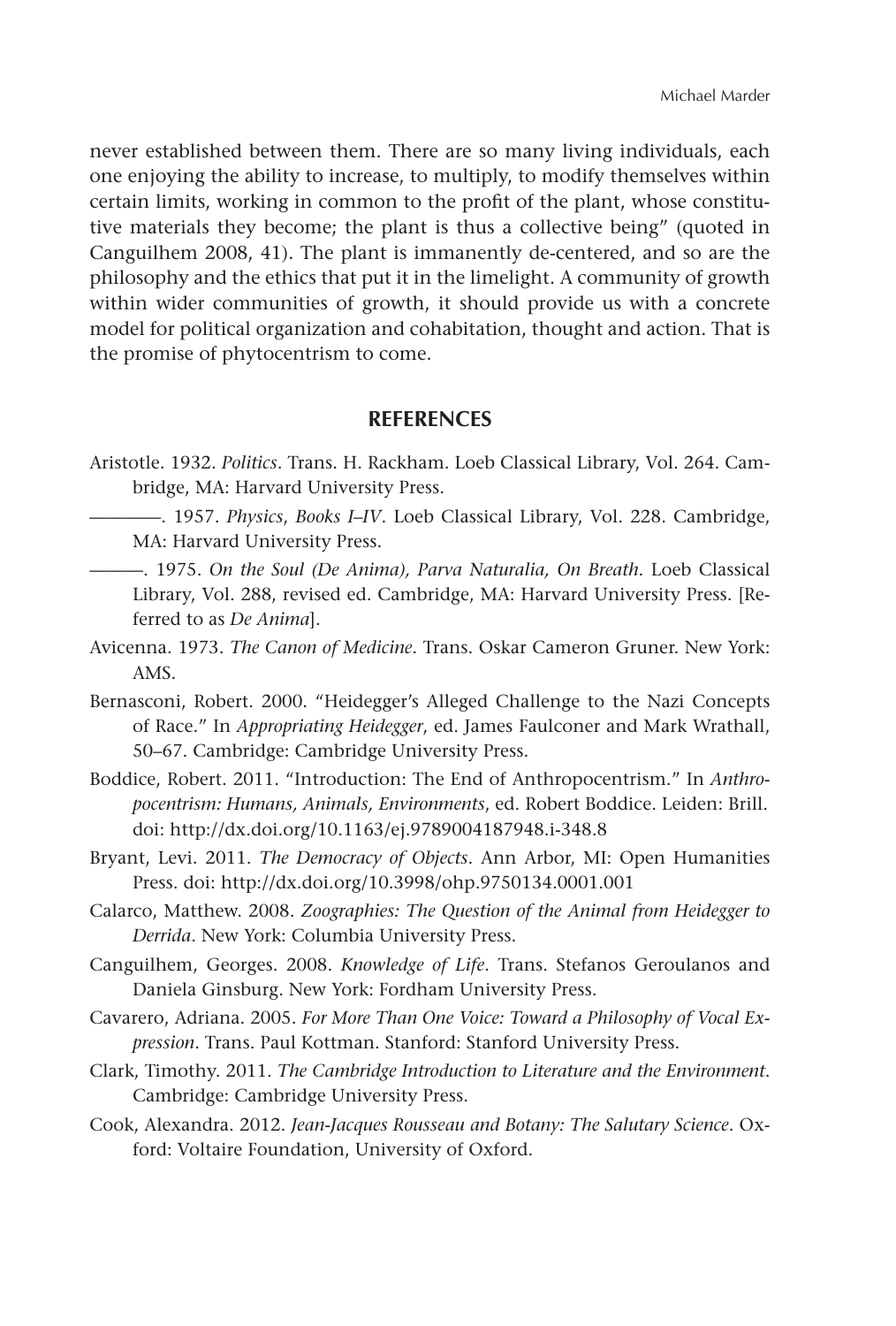- Eliade, Mircea. 1978. *The Forge and the Crucible: The Origins and Structures of Alchemy.* Chicago and London: The University of Chicago Press.
- Francione, Gary. 2000. *Introduction to Animal Rights: Your Child or the Dog?* Philadelphia: Temple University Press.
- Garrard, Greg. 2011. *Ecocriticism*. New York and London: Routledge.
- Haraway, Donna. 2007. *When Species Meet*. Minneapolis and London: University of Minnesota Press.
- Harman, Graham. 2005. *Guerilla Metaphysics: Phenomenology and the Carpentry of Things*. Peru, IL: Open Court.
- Heidegger, Martin. 1979. *Nietzsche*, Vol 1: *The Will to Power as Art*. Trans. David Farrell Krell. San Francisco: Harper Collins.
- ———. 2000. *Introduction to Metaphysics*. Trans. Gregory Fried and Richard Polt. New Haven and London: Yale University Press.
	- ———. 2001. *Poetry, Language, Thought*. Trans. Albert Hofstadter. New York: Harper Collins.
- Jonas, Hans. 1966. *The Phenomenon of Life: Toward a Philosophical Biology*. Evanston, IL: Northwestern University Press.
- Klages, Ludwig. 1965–1992. *Sämtliche Werke*, Vol. 3. Bonn: Bouvier Verlag.
- ———. 2013. *The Biocentric Worldview*. Trans. Joseph D. Pryce. London: Arktos.
- Krell, David Farrell. 1992. *Daimon Life: Heidegger and Life-Philosophy*. Bloomington: Indiana University Press
- Lebovic, Nitzan. 2013. *The Philosophy of Life and Death: Ludwig Klages and the Rise of a Nazi Biopolitics*. London: Palgrave.

doi: http://dx.doi.org/10.1057/9781137342065

- Marder, Michael. 2013. *Plant-Thinking: A Philosophy of Vegetal Life*. New York: Columbia University Press.
- Merleau-Ponty, Maurice. 2003. *Nature: Course Notes from the Collège de France*. Trans. Robert Vallier Evanston: Northwestern University Press.
- Naess, Arne. 2005. *The Selected Works of Arne Naess*, Vol. 10. Dodrecht: Springer.
- Pavord, Anna. 2005. *The Naming of Names: The Search for Order in the World of Plants*. New York: Bloomsbury.
- Plotinus. 1967. *Ennead III*. Trans. A. H. Armstrong. Loeb Classical Library, Vol. 442. Cambridge, MA: Harvard University Press.
- Polansky, Ronald. 2010. *Aristotle's* De Anima*: A Critical Commentary*. Cambridge: Cambridge University Press.
- Scheler, Max. 2009. *The Human Place in the Cosmos*. Trans. Manfried S. Frings. Evanston, IL: Northwestern University Press.
- Steiner, Gary. 2009. "Foreword." In Gary Francione, *Animals as Persons: Essays on the Abolition of Animal Exploitation*. New York: Columbia University Press.